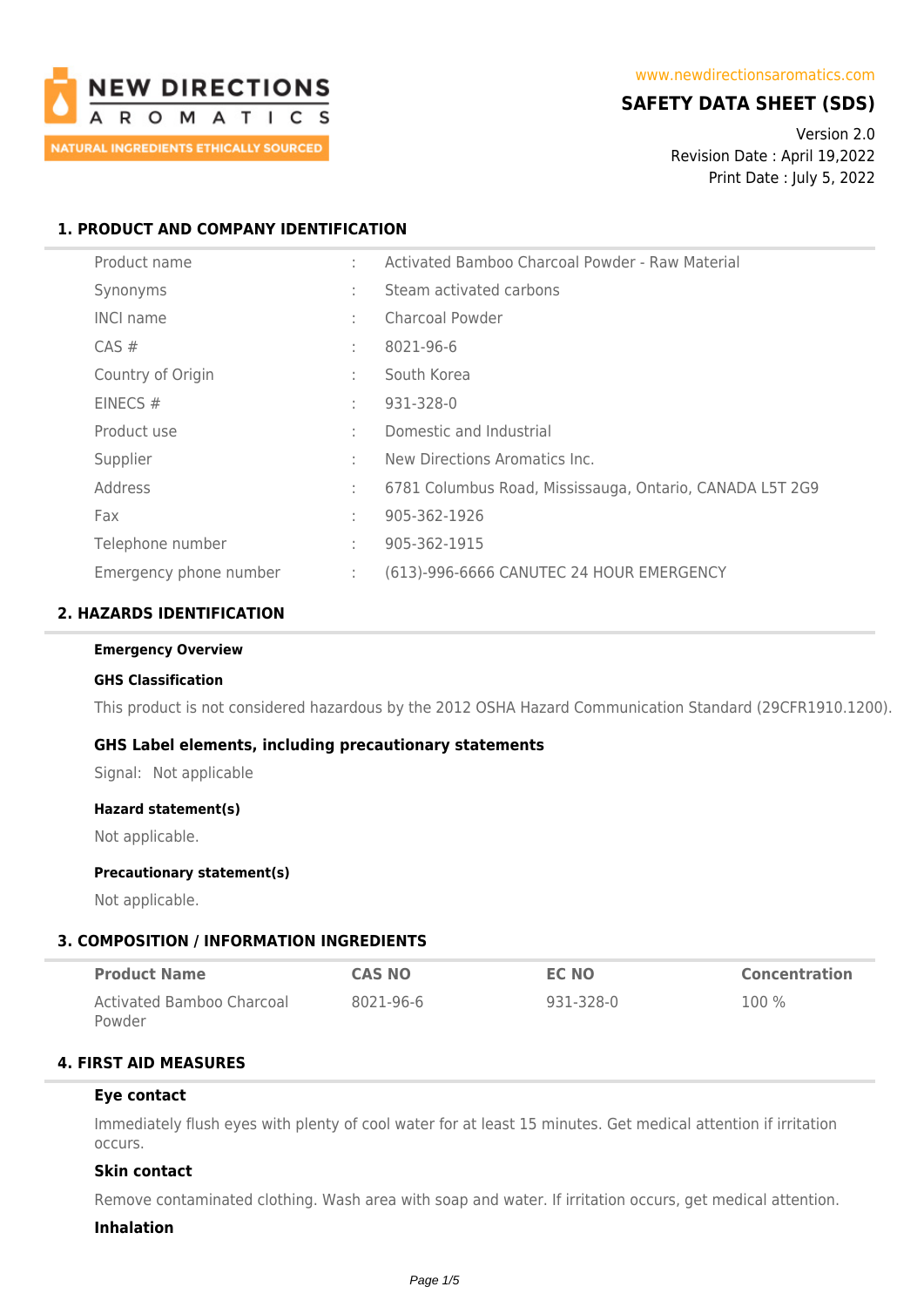If inhaled, removed to fresh air. Get medical attention if symptoms appear.

### **Ingestion**

Seek medical attention or contact local poison control center.

### **5. FIRE FIGHTING MEASURES**

#### **Suitable extinguishing media**

Foam. Dry Powder. Carbon dioxide.

#### **Unsuitable extinguishing media**

Water spray, water jet.

### **Special protective equipment and precautions for fire-fighters**

Wear proper protective equipment. Exercise caution when fighting any chemical fire. Use water spray or fog for cooling exposed containers. Do not enter permitted confined space or enclosed area without proper Personal Protective Equipment. NIOSH- approved self-contained breathing apparel may be required in a closed area.

### **Special hazards arising from the substance or its combustible products**

Material burns slowly without flame. Activated carbon which has been allowed to smolder for a long time in a confined space may accumulate carbon monoxide above its lower explosive limit. Avoid stirring up dust clouds. Under certain conditions, carbon dust/air mixtures can produce an explosive atmosphere. If there are dust clouds and sufficient ignition energy, flash fires or explosions may occur. Products of combustion may contain Carbon monoxide and Carbon dioxide.

### **Resulting gases**

Carbon monoxide and Carbon dioxide.

### **6. ACCIDENTAL RELEASE MEASURES**

### **Personal precautions, protective equipment and emergency procedures.**

Avoid dust formation and ignition sources. Wear suitable protective equipment. See also Section 8.

#### **Environmental precautions**

Material is not toxic and can be picked up by sweeping, shoveling or vacuuming. Provisions should be made to prevent washing, draining, or directing material to storm or sanitary sewers.

#### **Methods and materials for containment and cleaning up**

Remove material mechanically. Clean polluted areas with water. If necessary remove material with explosionproof suction system. All local regulations regarding health and pollution must be followed for disposal or activated carbon.

## **7. HANDLING AND STORAGE**

### **Precautions for safe handling**

Make sure to provide adequate ventilation in enclosed areas. Avoid conditions which create dust. Do not breath dust. Keep product and dust away from sources of ignition. Wear adequate protective equipment. Keep away from heat and sources of ignition. No smoking near areas where material is stored or used.

#### **Conditions for safe storage, including any incompatibilities**

Store in a dry and cool environment. Keep away from heat and sources of ignition. Enclosed storage vessels and silos allow for hermetical seal and grounding. Access to enclosed storage of wet activated carbon should be restricted.

## **8. EXPOSURE CONTROLS AND PERSONAL PROTECTION**

#### **Exposure controls**

Use with adequate ventilation to maintain exposures below occupational limits. Use local exhaust ventilation to control airborne dust . Dust should be controlled at point of operation. Whenever works enter a vessel containing activated carbon, the vessel's oxygen content should be determined and work procedures for potentially low oxygen areas should be followed.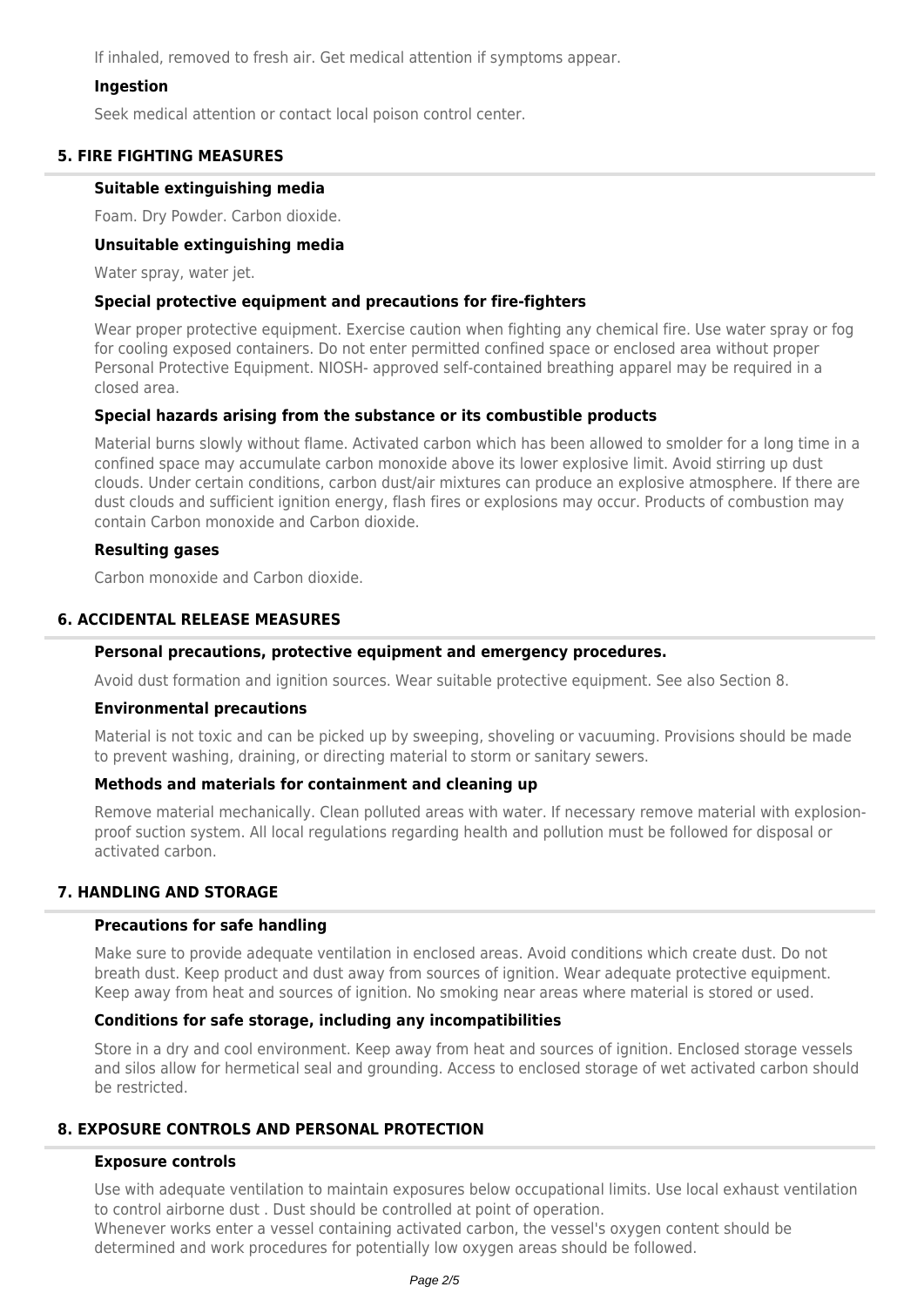## **Eyes**

Wear safety glasses with side shields and in area of high dust concentrations wear chemical goggles.

## **Skin**

Wear suitable gloves to prevent repeated or prolonged skin contact.

## **Respiratory**

Approved respirator may be necessary to maintain exposures below the acceptable limits if local exhaust ventilation is not adequate. Select appropriate NIOSH-approved protection or, as appropriate to location, a recognized equivalent and acceptable national or international consensus standard. Proper respiratory selection should be determined by adequately trained personnel and based on the contaminant(s), the degree of potential exposure and published respirator protection factors.

## **Ingestion**

Not for ingestion.

### **Exposure limit values**

OSHA: PEL =  $15 \text{mg/m}^3$  as total dust;  $5 \text{mg/m}^3$  as respirable fraction. ACGIH: TLV =  $10 \text{mg/m}^3$  as total dust;  $3 \text{mg/m}^3$  as respirable fraction.

## **9. PHYSICAL AND CHEMICAL PROPERTIES**

| Appearance                |              | Black powder.                               |
|---------------------------|--------------|---------------------------------------------|
| Odor                      |              | Odorless.                                   |
| рH                        |              | $6 - 8$                                     |
| Relative density          | ÷            | Bulk Density: 0.50 - 1.00 g/cm <sup>3</sup> |
| Partition coefficient     |              | Not available.                              |
| Auto-ignition temperature | $\mathbb{Z}$ | Not self-heating.                           |
| Decomposition temperature | ÷            | Not determined.                             |

## **10. STABILITY AND REACTIVITY**

## **Reactivity**

This material presents no significant reactivity hazard.

## **Chemical stability**

This material is stable under normal conditions.

#### **Possibility of hazardous reactions**

Keep away from strong oxidizing acids, other strong oxidants.

## **Conditions to avoid**

Extreme heat and open flames. Avoid accumulation of finely ground dust. Minimize generation of airborne dust. Contact with incompatible materials.

#### **Incompatible materials**

Heat and ignition sources, strong oxidizing acids; other strong oxidants.

## **Hazardous decomposition products**

This material does not decompose at ambient temperatures.

# **11. TOXICOLOGICAL INFORMATION**

## **Acute toxicity**

This material is Non-toxic.

## **Carcinogenicity**

None of the components of this material are listed as a carcinogen.

#### **IARC**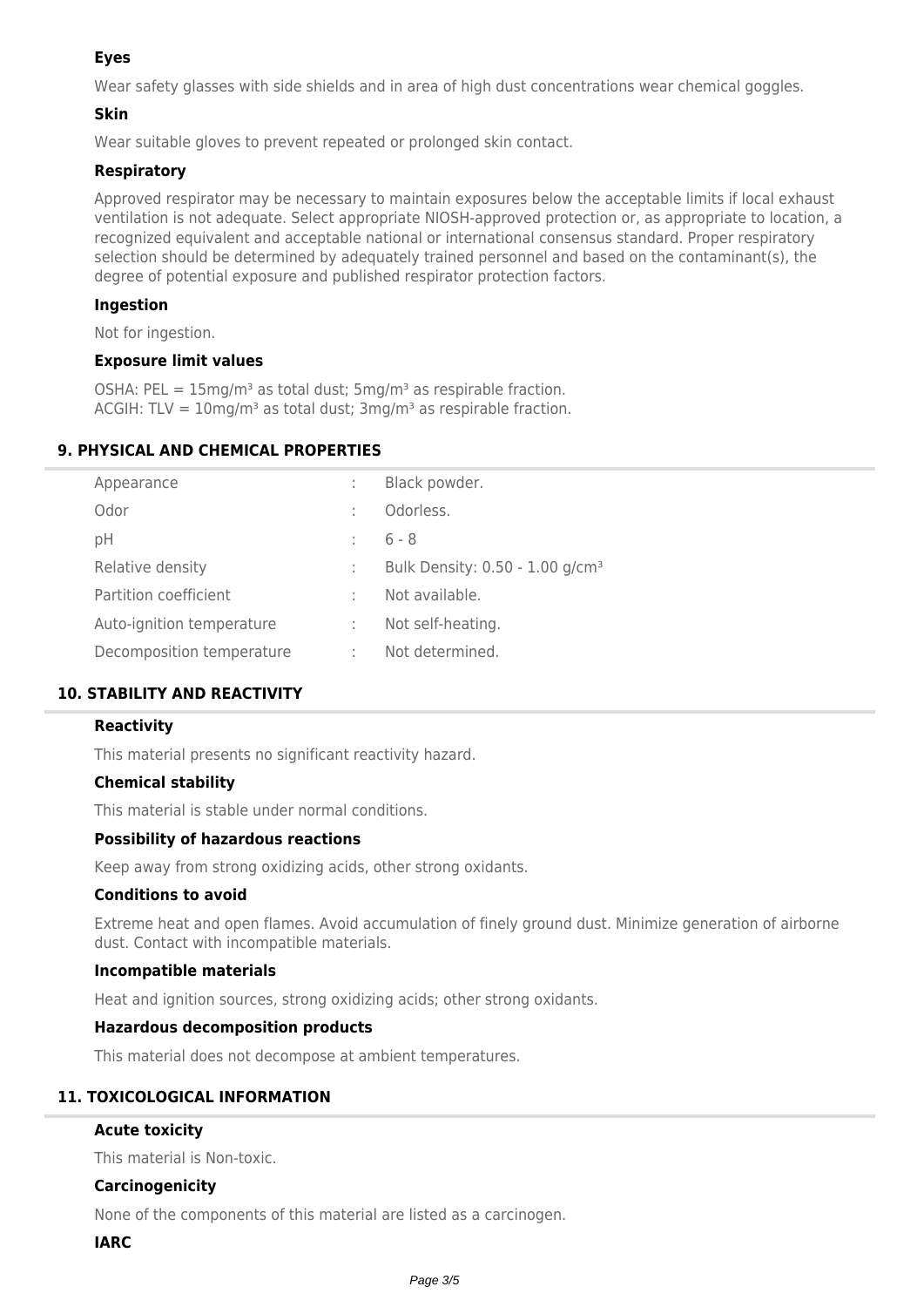Not carcinogenic as per IARC.

## **NTP**

Not carcinogenic as per NTP.

## **OSHA**

Not carcinogenic as per OSHA.

### **Mutagenicity**

No data available.

### **Reproductive toxicity**

No data available.

### **Inhalation**

Inhalation of high concentrations of vapor may result in irritation of eyes, nose and throat, headache, nausea, and dizziness.

### **Skin contact**

Adverse skin effects should be prevented by normal care and personal hygiene.

### **Eye contact**

Possible irritation should be prevented by wearing safety glasses.

## **12. ECOLOGICAL INFORMATION**

### **Persistence and degradability**

Not expected to degrade.

### **Bio - accumulative potential**

Low bio-accumulation potential as negligible water solubility restricts route of exposure in the aquatic environment.

#### **Mobility in soil**

Mobility is not expected because this material is insoluble.

### **Other adverse effects**

Not available.

## **13. DISPOSAL CONSIDERATION**

All Federal, State, Local regulations and other countries health and pollution must be followed . Virgin activated carbon no specified disposal methods apply. Used or spent activated carbon should be disposed of in accordance with applicable laws/regulations. Reuse or recycle material whenever possible.

## **14. TRANSPORT INFORMATION**

#### **US DOT Shipping Description (Land)**

Not regulated

#### **IMO-IMDG Shipping Description (Sea)**

Not regulated

#### **IATA Shipping Description (Air)**

Not regulated

## **15. REGULATORY INFORMATION**

#### **GHS Hazard Statements**

Please refer to section 2.

#### **GHS Precautionary Statements**